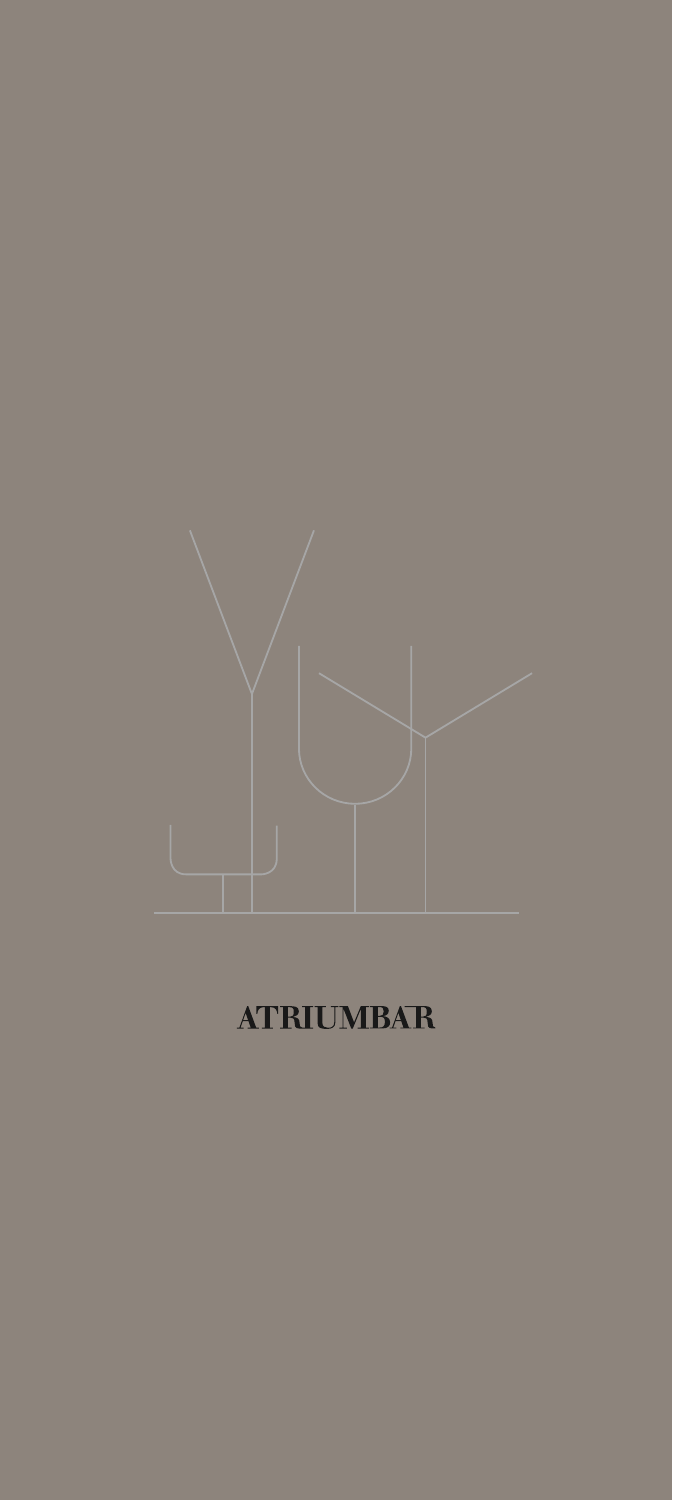# **SNACKS FÜR DEN KLEINEN HUNGER**

IN-BETWEEN SNACKS

| 2,5 |
|-----|
| 4,5 |
| 6,5 |
| 5,5 |
| 8,5 |
| 9,5 |
| 9,5 |
|     |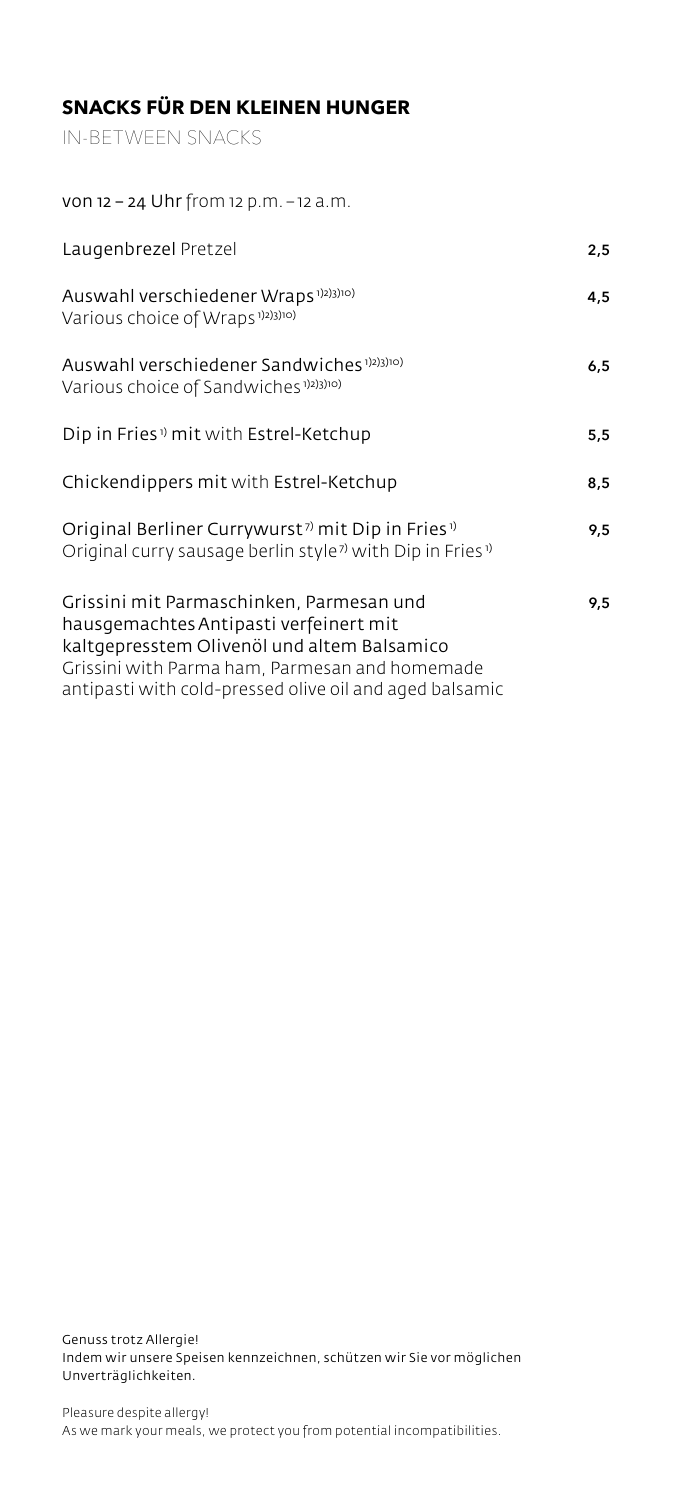# **APERITIFS**

| Dry Sack Sherry <sup>5)</sup><br>Fino   Medium   Canasta Cream                                                                                                                                      | 5 <sub>cl</sub>       | 6,5             |
|-----------------------------------------------------------------------------------------------------------------------------------------------------------------------------------------------------|-----------------------|-----------------|
| Martini<br>Bianco <sup>2)5)</sup>   Rosso <sup>5)</sup>   Extra Dry <sup>2)5)</sup>                                                                                                                 | 5 cl                  | 6,5             |
| Aperol <sup>1)5)9)</sup>                                                                                                                                                                            | 5 <sub>cl</sub>       | 7               |
| Lillet Rosé <sup>5)</sup>                                                                                                                                                                           | 5 <sub>cl</sub>       | 7               |
| <b>BIERE BEERS</b>                                                                                                                                                                                  |                       |                 |
| Radeberger Pilsner                                                                                                                                                                                  | 0,3<br>0, 51          | 4,5<br>6,5      |
| Schlösser Alt                                                                                                                                                                                       | 0,331                 | 4,5             |
| Berliner Weiße<br>rot oder grün <sup>1</sup> red or green <sup>1</sup>                                                                                                                              | 0,331                 | 4,5             |
| Schöfferhofer Weizen<br>beer brewed from wheat<br>hell, dunkel, kristall, alkoholfrei<br>pale, dark, crystal, alcohol-free                                                                          | 0, 51                 | 6,5             |
| Clausthaler<br>alkoholfrei alcohol-free                                                                                                                                                             | 0,331                 | 4,5             |
| WEINE WINE                                                                                                                                                                                          |                       |                 |
| Weißwein White Wine                                                                                                                                                                                 |                       |                 |
| Rivaner <sup>5)</sup><br>Weingut Kallfelz Mosel, QbA, trocken dry                                                                                                                                   | 0,1<br>0,21<br>0,751  | 5,5<br>10<br>30 |
| Rotwein Red Wine                                                                                                                                                                                    |                       |                 |
| Dornfelder <sup>5)</sup><br>Weingut Spiess Rheinhessen, QbA, trocken dry                                                                                                                            | 0,11<br>0,21<br>0,751 | 5,5<br>10<br>30 |
| SEKT & CHAMPAGNER SPARKLING WINE & CHAMPAGNE                                                                                                                                                        |                       |                 |
| Estrel Edition Privat Cuvée<br>Riesling <sup>5)</sup> Jahrgangssekt Cuvée trocken dry<br>Traditionelle Flaschengärung Traditional Bottle Fermentation<br>Mosel-Saar-Ruwer DRK-Sozialwerk Bernkastel | 0,11<br>0,751         | 8<br>40         |
| Pommery Brut Royal                                                                                                                                                                                  | 0,11                  | 12,5            |

| TUITIITEI Y DIULINUYAI       | $U.$ II       | ں ے ا    |
|------------------------------|---------------|----------|
|                              | 0.751         | 80       |
| Pommery Brut Rosé            | 0,11<br>0,751 | 14<br>90 |
| Moët & Chandon Brut Impérial | 0,751         | 85       |
| Moët & Chandon Rosé Impérial | 0,751         | 95       |
| Dom Pérignon                 | 0,751         | 280      |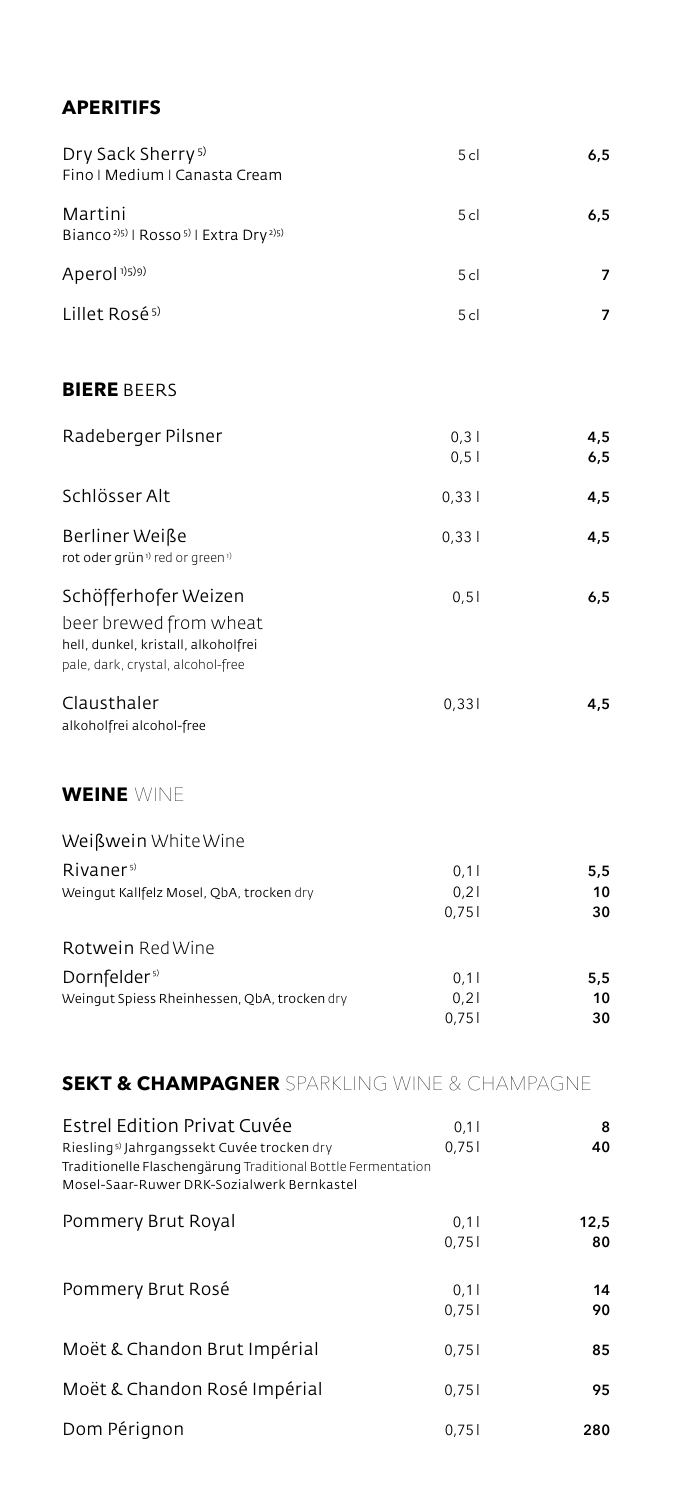## **CLASSIC COCKTAILS 12**

Manhattan Canadian Whisky<sup>1</sup>, Martini Rosso<sup>5)</sup>, Angostura Bitter<sup>1)</sup>

Martini Cocktail Gordons Gin, Noilly Prat 5)

Whiskey Sour Bourbon Whiskey<sup>1</sup>, Zitronensaft<sup>2)3)</sup>, Zuckersirup, Angostura Bitter<sup>1)</sup> Bourbon Whiskey<sup>1</sup>, Lemon Juice<sup>2)3)</sup>, Golden Syrup, Angostura Bitter<sup>1)</sup>

Gin Fizz Gordons Gin, Zitronensaft 2)3), Zuckersirup, Soda Gordons Gin, Lemon Juice 2)3), Golden Syrup, Soda

Bloody Mary Smirnoff Vodka, Tabasco, Worcester Sauce, Sellerie<sup>15)</sup>, Zitronensaft<sup>233)</sup>, Salz, Pfeffer, Tomatensaft Smirnoff Vodka, Tabasco, Worcester Sauce, Celery<sup>15)</sup>, Lemon Juice<sup>2)3)</sup>, Salt, Pepper, Tomato Juice

Cosmopolitan Absolut Citron, Cointreau, Limettensaft, Cranberrysaft Absolut Citron, Cointreau, Lime Juice, Cranberry Juice

Daiquiri Bacardi, Zuckersirup, Limettensaft Bacardi, Golden Syrup, Lime Juice

Margarita Sierra Tequila5), Cointreau, Limettensaft Sierra Tequila 5), Cointreau, Lime Juice

Negroni Gordons Gin, Campari 1)5), Martini Rosso 5)

Old Fashioned Bourbon Whiskey 1), Angostura Bitter 1), Zuckerwürfel Bourbon Whiskey<sup>1</sup>, Angostura Bitter<sup>1</sup>, Sugar Cubes

Mimosa **14** Cointreau, Orangensaft, Champagner Pommery Cointreau, Orange Juice, Champagne Pommery

# **FANCY COCKTAILS 12**

Caipirinha Nega Fulo Cachaca, brauner Rohrzucker, Limetten Nega Fulo Cachaca, brown Cane Sugar, Limes

#### Long Island Ice Tea

Smirnoff Vodka, Gordons Gin, Tequila<sup>5)</sup>, Bacardi, Cointreau, Zitronensaft<sup>2)3)</sup>, Cola<sup>1)7)8)</sup> Smirnoff Vodka, Gordons Gin, Tequila<sup>5)</sup>, Bacardi, Cointreau, Lemon Juice<sup>2)3)</sup>, Cola<sup>1)7)8)</sup>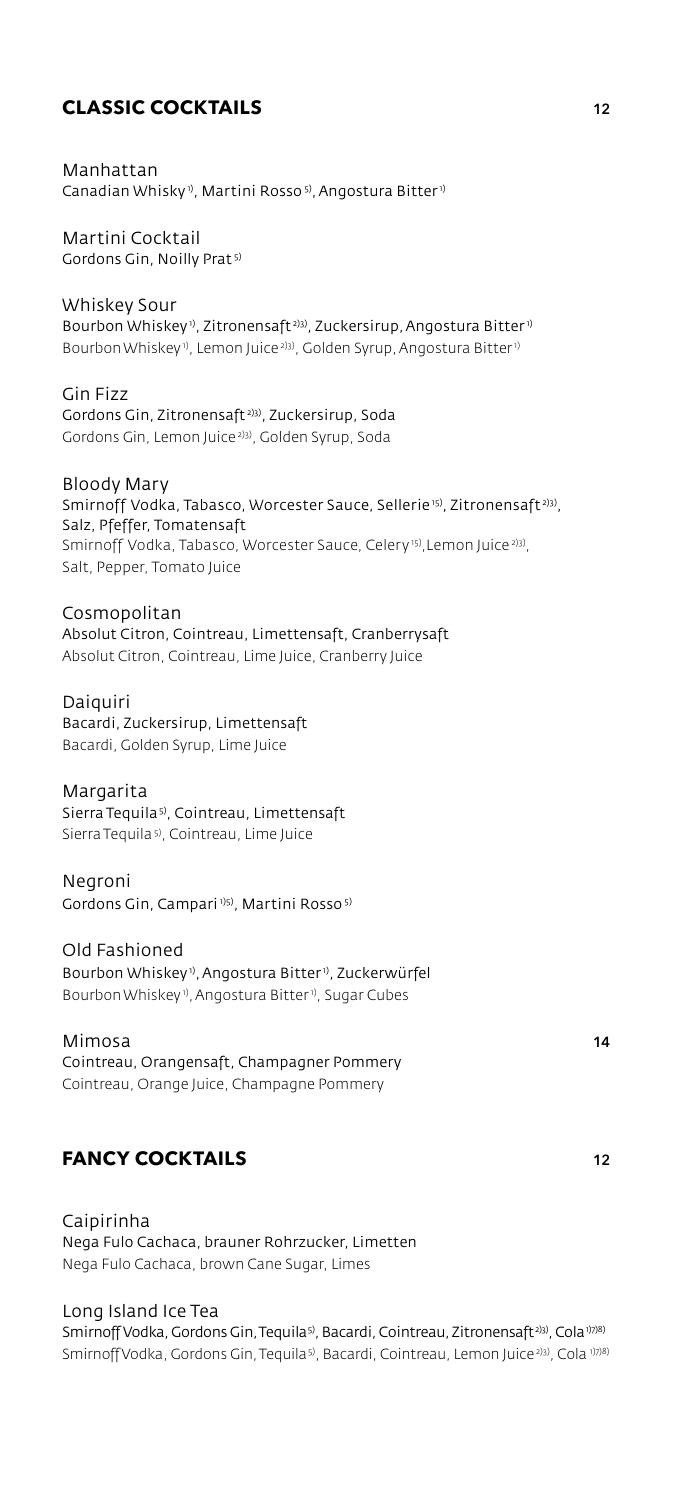#### Sex on the Beach

Smirnoff Vodka, Peachtree<sup>1)</sup>, Melonenlikör<sup>1)</sup>, Grenadine<sup>1a)tb)2)</sup>, Ananassaft<sup>3)</sup>, Zitronensaft<sup>2)3)</sup>, Cranberrysaft Smirnoff Vodka, Peachtree<sup>1)</sup>, Melon Liqueur<sup>1)</sup>, Grenadine 1a)1b)2), Pineapple Juice 3), Lemon Juice 2)3), Cranberry Juice

#### Mai Tai

Bacardi, Myers's Rum<sup>1</sup>, Zitronensaft<sup>2)3)</sup>, Mandelsirup, Ananassaft<sup>3)</sup>, Overproof Rum<sup>1)</sup> Bacardi, Myers's Rum<sup>1</sup>, Lemon Juice<sup>2)3)</sup>, Almond Syrup, Pineapple Juice<sup>3)</sup>, Overproof Rum<sup>1)</sup>

#### Mojito

Havana Rum, Limettensaft, Limetten, weißer Rohrzucker, Minze, Soda Havana Rum, Lime Juice, Lime, white Cane Sugar, Mint, Soda

#### Vodka Mule

Smirnoff Vodka, Limettensaft, Limette, Gurke, Ginger Beer Smirnoff Vodka, Lime Juice, Lime, Cucumber, Ginger Beer

Piña Colada Bacardi, Kokossirup, Sahne, Ananassaft<sup>3)</sup> Bacardi, Cocos Syrup, Cream, Pineapple Juice 3)

Gin Basil Smash Gordons Gin, Lime Juice Cordial<sup>2)</sup>, Limettensaft, Zuckersirup, Basilikum Gordons Gin, Lime Juice Cordial 2), Lime Juice, Golden Syrup, Basil

### **ALKOHOLFREIE COCKTAILS 10**

NONALCOHOLIC COCKTAILS

#### Ipanema

Limetten, brauner Rohrzucker, Ginger Ale<sup>1)</sup> Lime, brown Cane Sugar, Ginger Ale<sup>1)</sup>

#### Moskito

Limetten, Minze, weißer Rohrzucker, Tonic<sup>9)</sup> oder Ginger Ale<sup>1)</sup> Lime, Mint, white Cane Sugar, Tonic<sup>9)</sup> or Ginger Ale<sup>1)</sup>

#### Coconut Kiss

Kokossirup, Sahne, Ananassaft 3), Kirschsaft Cocos Syrup, Cream, Pineapple Juice 3), Cherry Juice

#### Estrel homemade Lemonade

Holunder-Ingwer-Fusion, Soda Elderflower-Ginger-Fusion, Soda

#### Solero

Maracujasaft, Orangensaft, Zitronensaft 2)3), Caramel Sirup, Vanille Sirup Maracuja Juice, Orange Juice, Lemon Juice 2)3), Caramel Syrup, Vanilla Syrup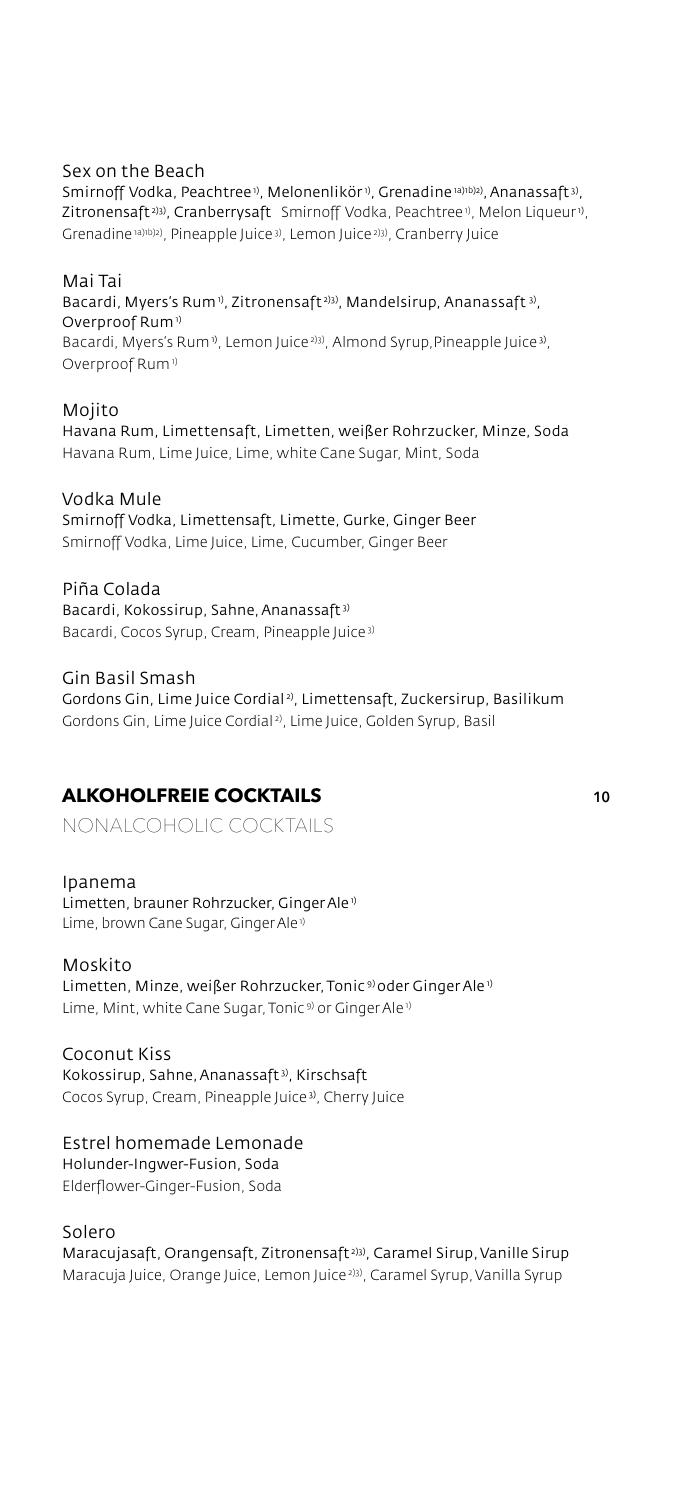# **HIGH BALLS & LONGDRINKS** 12

Aperol Spritz Aperol<sup>1)5)9)</sup>, Soda, Sekt<sup>5)</sup> Aperol 1)5)9), Soda, Sparkling Wine 5)

Hugo Holunderblütensirup, Soda, Limette, Minze, Sekt Elderflower Syrup, Soda, Lime, Mint, Sparkling Wine 5)

Lillet rosé Spritz Lillet Rosé<sup>5)</sup>, Sekt<sup>5)</sup>, Waldbeeren, Cherry Tonic Lillet Rosé 5), Sparkling Wine, Wild Berries, Cherry Tonic

Cuba Libre Havana Club 3 Jahre<sup>1)</sup>, Cola<sup>1)7)8</sup>, Limette Havana Club 3 Years<sup>1)</sup>, Cola<sup>1)7)8</sup>, Lime

Dark'n Stormy Brauner Rum, Ginger Beer, Limette Brown Rum, Ginger Beer, Lime

Ramazzotti Rosato Ramazzotti Rosato, Sekt<sup>5)</sup>, Soda, Basilikum Ramazzotti Rosato, Sparkling Wine 5), Soda, Basil

| <b>GIN</b> | 4c |
|------------|----|
|            |    |

| Gordon's           | 9    |
|--------------------|------|
| Gordon's Pink      | 9    |
| Tanqueray          | 9    |
| Bombay Sapphire    | 9    |
| Tanqueray No. 10   | 10,5 |
| <b>Bombay Star</b> | 10,5 |
| Hendrick's Gin     | 10,5 |
| The Botanist       | 10,5 |
| The London No. 1   | 10,5 |
| Monkey 47          | 12   |
| Gin Luz            | 12   |
| Gin Mare           | 12   |
| Bruderkuss Dry Gin | 12   |
| Brandstifter Gin   | 12   |

**WHISKY** WHISKEY **4cl** 

#### BOURBON

| Jack Daniel's <sup>1)</sup> | ۰    |
|-----------------------------|------|
| Maker's Mark <sup>1)</sup>  | 10.5 |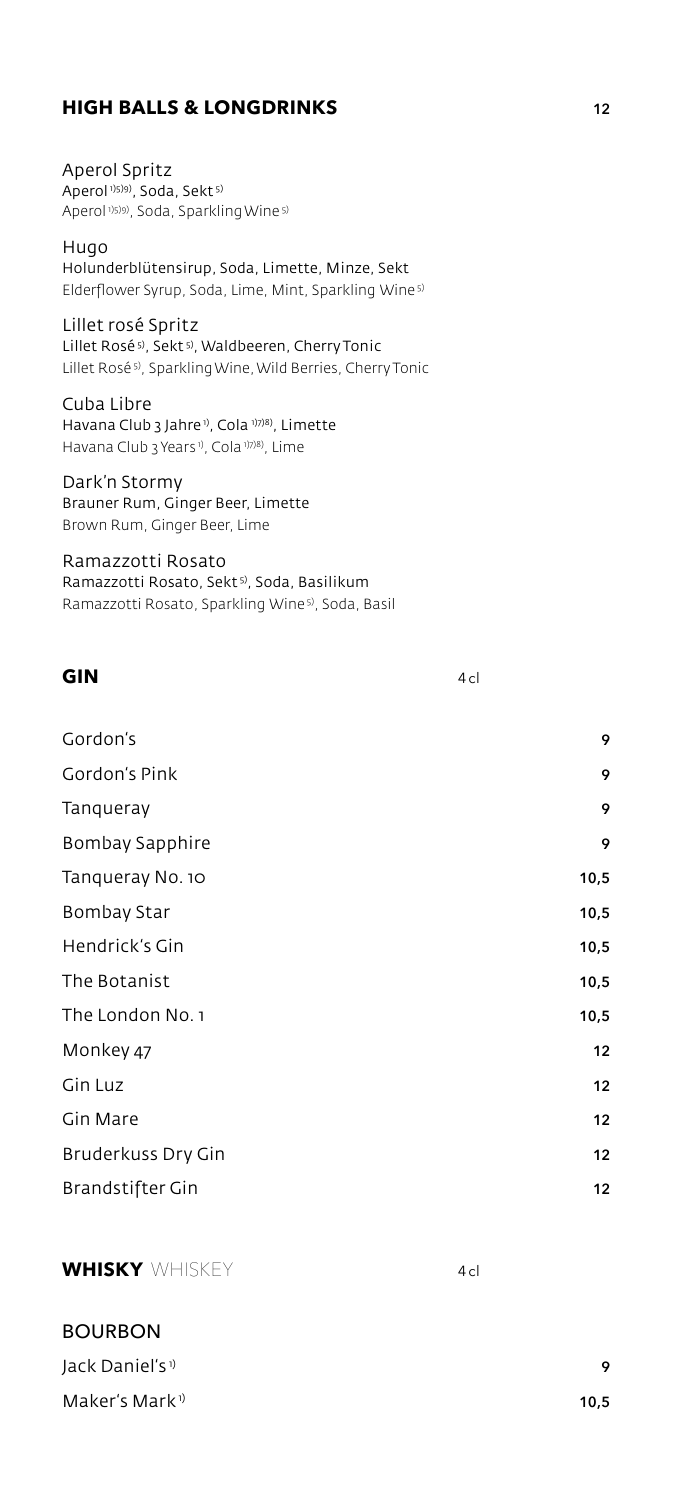| Jim Beam <sup>1)</sup>       | 10,5 |
|------------------------------|------|
| Bulleit <sup>1</sup>         | 11   |
| Gentleman Jack <sup>1)</sup> | 13   |

4 cl

## BLENDED SCOTCH

| Johnnie Walker Red Label <sup>1</sup>           | 9    |
|-------------------------------------------------|------|
| Johnnie Walker Black Label <sup>1)</sup>        | 10,5 |
| Johnnie Walker Gold Label Reserve <sup>1)</sup> | 12   |
| Johnnie Walker Blue Label <sup>1)</sup>         | 28   |
| Dimple Golden Selection <sup>1</sup>            | 11   |
| Chivas Regal 12 Years <sup>1)</sup>             | 11   |

# MALT

| Glenmorangie Original <sup>1</sup>        | 11   |
|-------------------------------------------|------|
| Glenmorangie The Lasanta <sup>1)</sup>    | 12,5 |
| Glenmorangie Quinta Ruban <sup>1)</sup>   | 12,5 |
| Glenmorangie Nectar d'Or <sup>1)</sup>    | 12,5 |
| Glenmorangie 18 Years <sup>1)</sup>       | 20   |
| Glenlivet Founder's Edition <sup>1)</sup> | 11   |
| Glenfiddich 12 Years <sup>1)</sup>        | 11   |
| Aberlour 12 Years <sup>1)</sup>           | 11   |
| Ardbeg Ten <sup>1)</sup>                  | 12   |
| Cardhu 12 Years <sup>1)</sup>             | 12   |
| Talisker 10 Years <sup>1)</sup>           | 12   |
| Laphroaig <sup>1)</sup>                   | 13   |
| Dalwhinnie <sup>1)</sup>                  | 14   |
| Bruichladdich <sup>1)</sup>               | 14   |
| Auchentoshan 12 Years <sup>1)</sup>       | 14   |
| Oban 14 Years <sup>1)</sup>               | 14   |
| Slyrs <sup>1)</sup>                       | 14   |
| Lagavulin Islay 16 Years <sup>1)</sup>    | 16   |
|                                           |      |

# IRISH & CANADIAN

| Jameson <sup>1)</sup>           | Q    |
|---------------------------------|------|
| Bushmills 10 Years <sup>1</sup> | 10.5 |
| Canadian Club <sup>1</sup>      | 10.5 |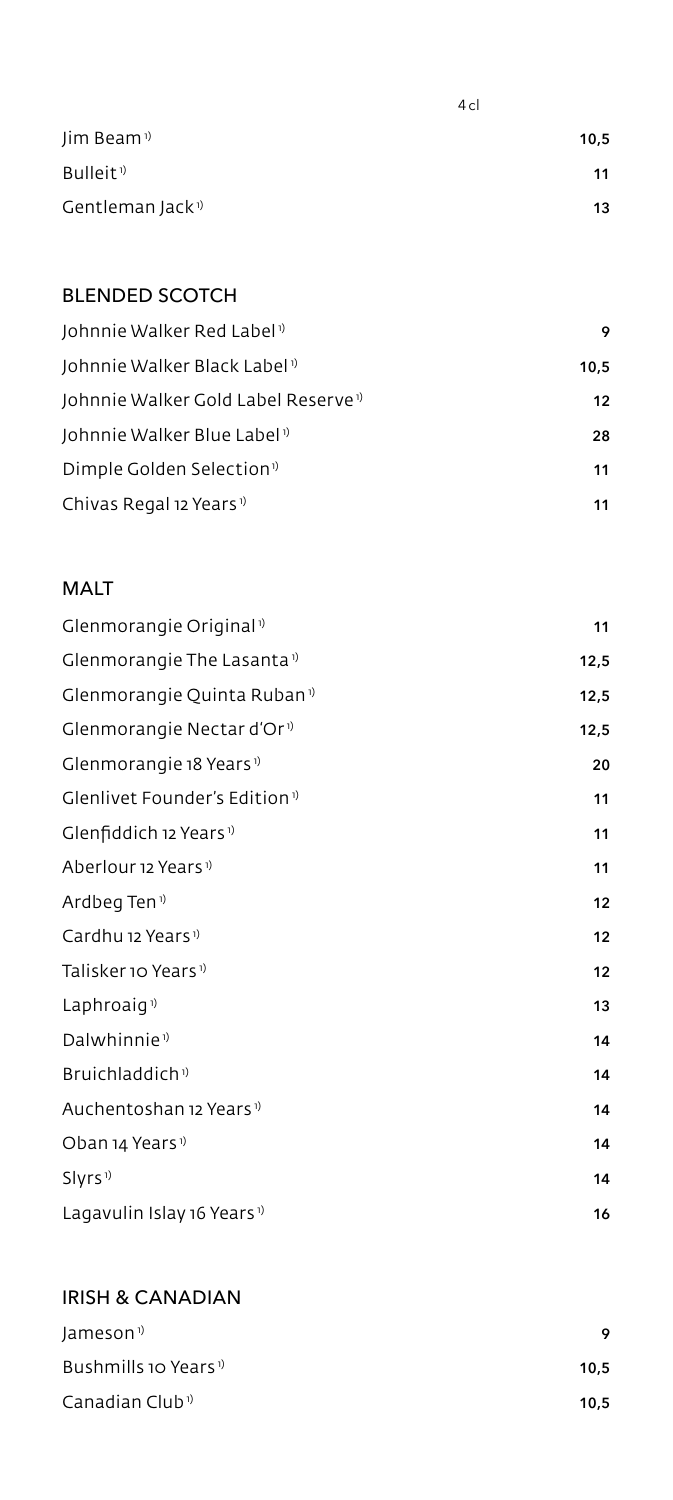| Smirnoff Red              | 9    |
|---------------------------|------|
| Absolut                   | 9    |
| Sash & Fritz              | 10,5 |
| Belvedere                 | 12   |
| Cîroc                     | 12   |
| Grey Goose                | 12   |
| Grey Goose VX             | 16   |
| Crystel Head              | 16   |
| It's woodka <sup>1)</sup> | 16   |

# **WEINBRAND** BRANDY & COGNAC 4cl

**VODKA** 4cl

| Vecchia Romagna <sup>1)5)</sup>            |        | 8  |
|--------------------------------------------|--------|----|
| Asbach Uralt <sup>1</sup>                  |        | 8  |
| Pisco Control Chile                        |        | 9  |
| Rémy Martin V.S.O.P. <sup>1)</sup>         |        | 12 |
| Hennessy V.S.O.P. <sup>1)</sup>            |        | 12 |
| Hennessy XO Grande Champagne <sup>1)</sup> |        | 26 |
| Hennessy Paradise <sup>1)</sup>            | $2$ cl | 42 |
|                                            |        |    |

## **RUM** 4 cl

| Bacardi White                          | 9  |
|----------------------------------------|----|
| Bacardi Ron 8 Años <sup>1)</sup>       | 11 |
| Havana Club 3 Years <sup>1)</sup>      | 9  |
| Havana Club 7 Years <sup>1)</sup>      | 11 |
| Myers's Rum <sup>1)</sup>              | 11 |
| <b>Botucal Rum</b>                     | 11 |
| Eminente Reserva 12 <sup>1)</sup>      | 14 |
| Ron Zacapa Edición Negra <sup>1)</sup> | 14 |
| Ron Zacapa Centenario XO <sup>1)</sup> | 25 |
| Ron Vacilón 25 Jahre Years             | 25 |
|                                        |    |

## **BITTER** BITTERS 4cl **7**

# Jägermeister Averna Ramazzotti Fernet-Branca I Menta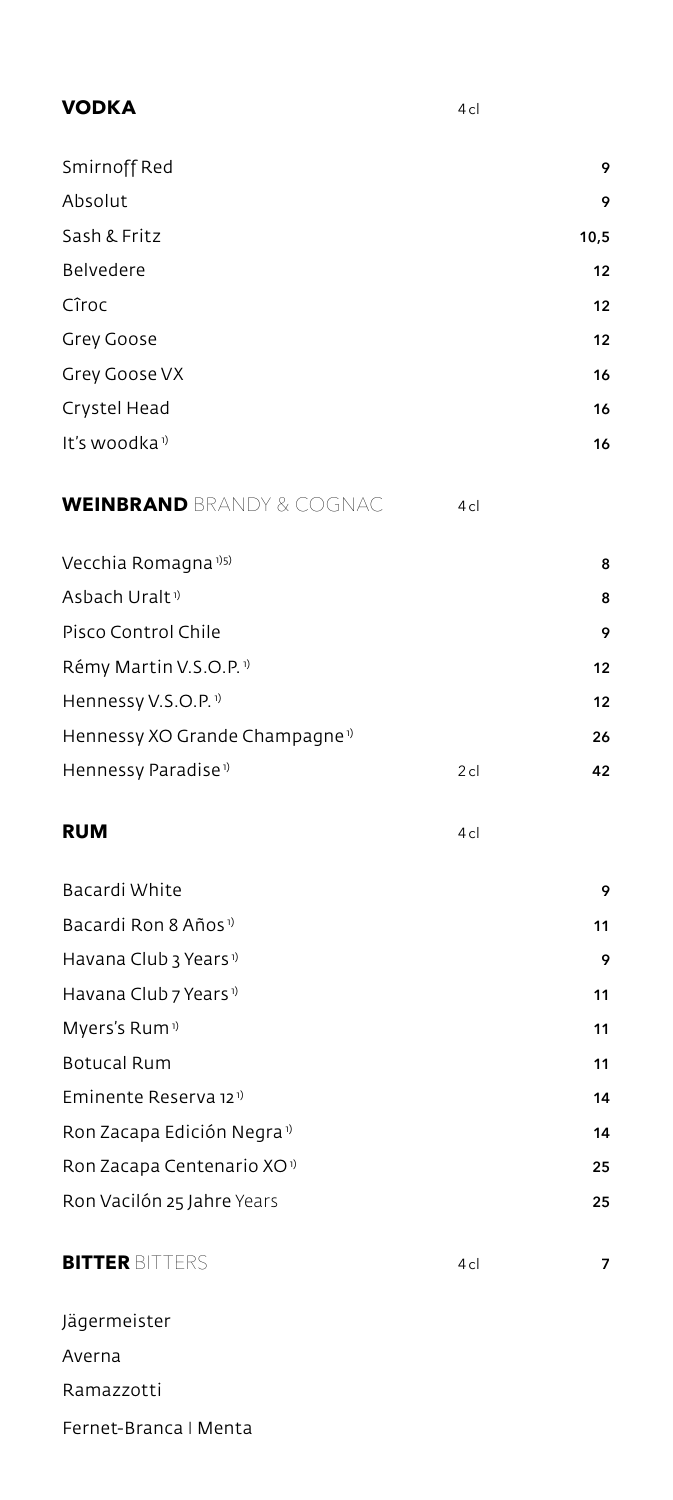# **LIKÖRE** LIQUEURS 4 cl

| Berliner Luft                        | 6              |
|--------------------------------------|----------------|
| Bailey's Irish Cream <sup>1)5)</sup> | 7              |
| Amaretto <sup>1)</sup>               | 7              |
| Drambuie <sup>1)</sup>               | 7              |
| Licor 43 <sup>1)5)</sup>             | $\overline{7}$ |
| Sambuca                              | $\overline{7}$ |
| Southern Comfort <sup>1)</sup>       | 9              |
| Cointreau                            | 9              |
| Kahlua <sup>1)</sup>                 | 9              |
| Grand Marnier <sup>1</sup>           | 9              |
|                                      |                |

# **OBSTBRÄNDE** FRUIT BRANDYS 4cl

| Grappa Cabeliere            | 8  |
|-----------------------------|----|
| Wilder Bergkirsch, Scheibel | 14 |
| Edel Williams, Scheibel     | 14 |
| Gelbe Bergpflaume, Scheibel | 14 |
| Acher-Kirsch, Scheibel      | 14 |

#### **SPIRITUOSEN** SPIRITS 4 cl

| Ouzo 12                                                  | 7  |
|----------------------------------------------------------|----|
| Pernod <sup>1)</sup>                                     | 7  |
| Sierra Tequila Silver <sup>5)</sup>   Gold <sup>5)</sup> | 7  |
| Linie Aquavit                                            | 8  |
| Patrón Silver <sup>1</sup>                               | 10 |
| Patrón Añejo <sup>1)</sup>                               | 12 |

# **GRANINI SÄFTE** JUICES 0,2 <sup>l</sup> **<sup>4</sup>**

Apfel I Orange I Grapefruit I Ananas<sup>3)</sup> I Tomate Bananennektar<sup>3)</sup> | Kirschnektar | Maracujanektar Cranberrynektar I Johannisbeernektar Apple I Orange I Grapefruit I Pineapple3) I Tomato Banana Nectar 3) I Cherry Nectar I Passion Fruit Nectar Cranberry Nectar I Currant Nectar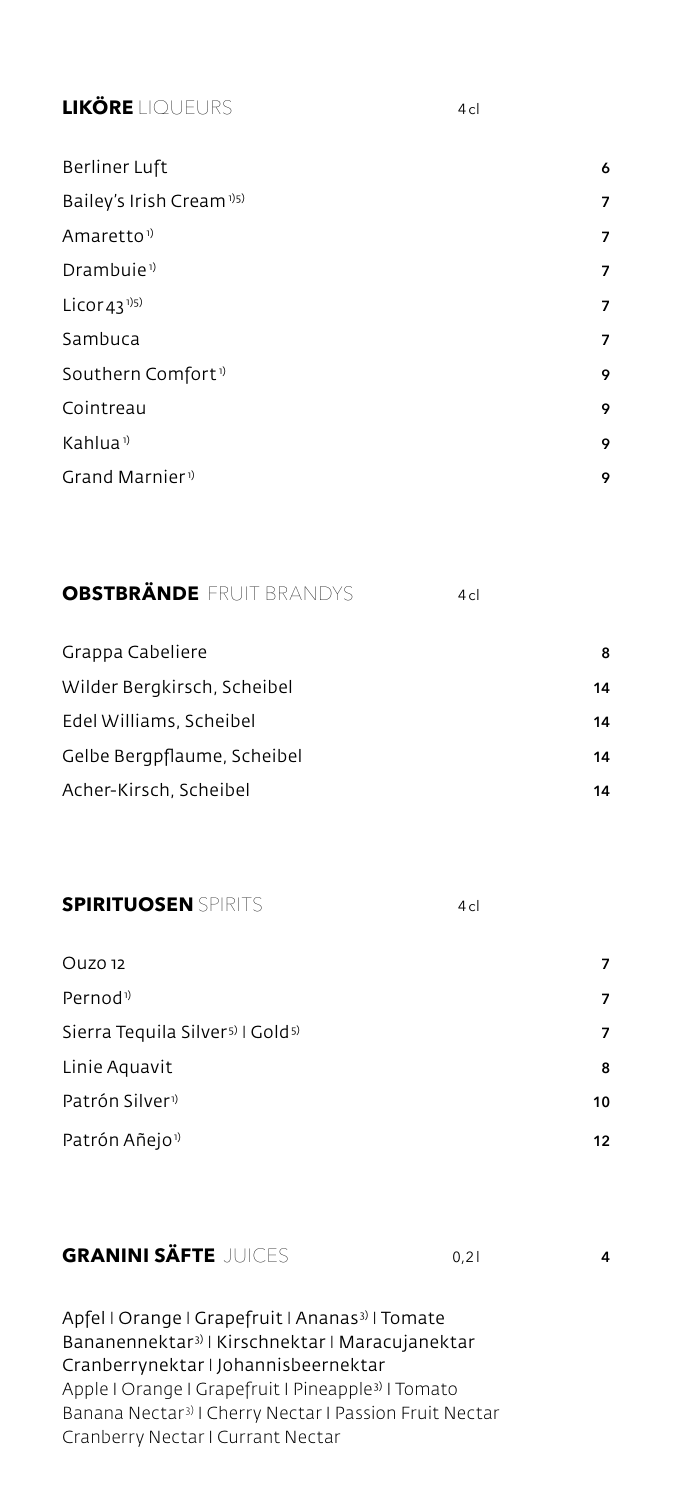# **ALKOHOLFREIE GETRÄNKE**

NON-ALCOHOLIC DRINKS

| Apollinaris<br>Sparkling Water                                                                                                                                                |             | 0,251<br>0,751 | 4<br>9 |
|-------------------------------------------------------------------------------------------------------------------------------------------------------------------------------|-------------|----------------|--------|
| VIO Naturell<br>Still Water                                                                                                                                                   |             | 0,251<br>0,751 | 4<br>9 |
| VIO bio Apfelsaftschorle<br>Apple Spritzer                                                                                                                                    |             | 0,31           | 4      |
| VIO bio Rhabarberschorle<br>Rhubarb Spritzer                                                                                                                                  |             | 0,31           | 4      |
| Coca Cola <sup>1)7)8)</sup>                                                                                                                                                   | Coca Cola " | 0,331          | 4      |
| Coca Cola light <sup>1)7)8)10)</sup>                                                                                                                                          |             | 0,331          | 4      |
| Coca Cola zero <sup>1)7)8)10)</sup>                                                                                                                                           |             | 0,331          | 4      |
| Fanta Orange <sup>1)7)8)</sup>                                                                                                                                                |             | 0,331          | 4      |
| Sprite                                                                                                                                                                        |             | 0,331          | 4      |
| Mezzo Mix <sup>1)7)8)</sup>                                                                                                                                                   |             | 0,331          | 4      |
| Thomas Henry<br>Tonic <sup>9)</sup>   Cherry Blossom Tonic <sup>9)</sup>   Spicy Ginger <sup>1)</sup><br>Ginger Ale <sup>1)</sup>   Bitter Lemon <sup>3)9)</sup>   Soda Water |             | 0,21           | 4      |
| Red Bull <sup>1)7)8)8A)11)</sup>                                                                                                                                              |             | 0,251          | 5      |
| Orangensaft, frisch gepresst<br>Freshly squeezed Orange Juice                                                                                                                 |             | 0,21           | 6,5    |

# **HEISSE GETRÄNKE** HOT DRINKS

| Tasse Kaffee <sup>8</sup> Cup of Coffee <sup>8</sup>                                                                                                                   | 4   |
|------------------------------------------------------------------------------------------------------------------------------------------------------------------------|-----|
| Glas Tee Glass of Tea                                                                                                                                                  | 4   |
| Heiße Schokolade Hot Chocolate                                                                                                                                         | 4   |
| Cappuccino <sup>8)</sup>                                                                                                                                               | 4   |
| Espresso <sup>8)</sup>                                                                                                                                                 | 3,5 |
| Doppelter Espresso <sup>8</sup> Double Espresso <sup>8</sup>                                                                                                           | 5   |
| Milchkaffee <sup>8</sup> Café au lait <sup>8)</sup>                                                                                                                    | 5   |
| Latte Macchiato <sup>8)</sup>                                                                                                                                          | 5   |
| Unsere Kaffee-Spezialitäten können Sie auch<br>mit verschiedenen Sirupsorten genießen.<br>You can also enjoy our coffee specialities with<br>various flavoured syrups. | 1   |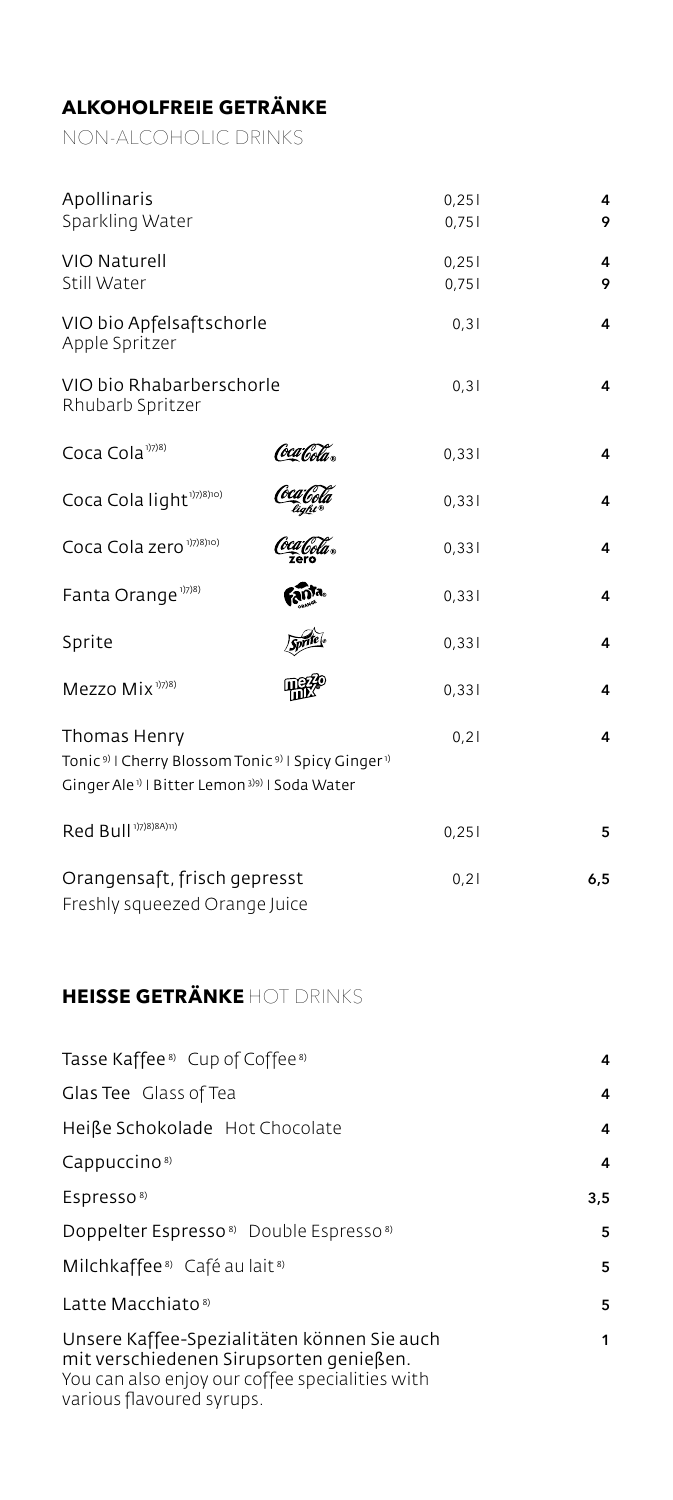Alle Preise in Euro inkl. MwSt. und Service All prices in euros including of VAT and service charge

<sup>1)</sup> mit Farbstoff(en) Colourings, <sup>1a)</sup> Farbstoff Colouring E102 (kann die Aktivität und Aufmerksamkeit von Kindern beeinträchtigen may affect the activity and attention of children), 1b) Farbstoff Colouring E122 (kann die Aktivität und Aufmerksamkeit von Kindern beeinträchtigen may affect the activity and attention of children) 2) Konservierungsstoff(e) Preservatives, 3) Antioxidationsmittel Antioxidants, 4) Aromastoffe Flavouring, <sup>5)</sup> enthält Schwefeldioxid Sulfur Dioxide, Taurin Taurine, <sup>6)</sup> mit Süßungsmittel(n) Sweeteners, <sup>7)</sup> mit Phosphat Phosphate, <sup>8)</sup> Coffeinhaltig Containing caffeine, <sup>9)</sup> Chininhaltig Containing quinine, <sup>10)</sup> Süßungsmittel(n) Sweeteners, 11) Taurin Taurine, <sup>14)</sup> enthält eine Phenylalaninquelle (Süßungsmittel Aspartam) contains a Phenylalanine source (sweetener aspartam), <sup>14)</sup> Allergene Allergens

Bei Fragen zu allergenen Stoffen in unseren Getränken, wenden Sie sich bitte an unser Servicepersonal. For questions about allergenic substances in our beverages, please contact our service staff.